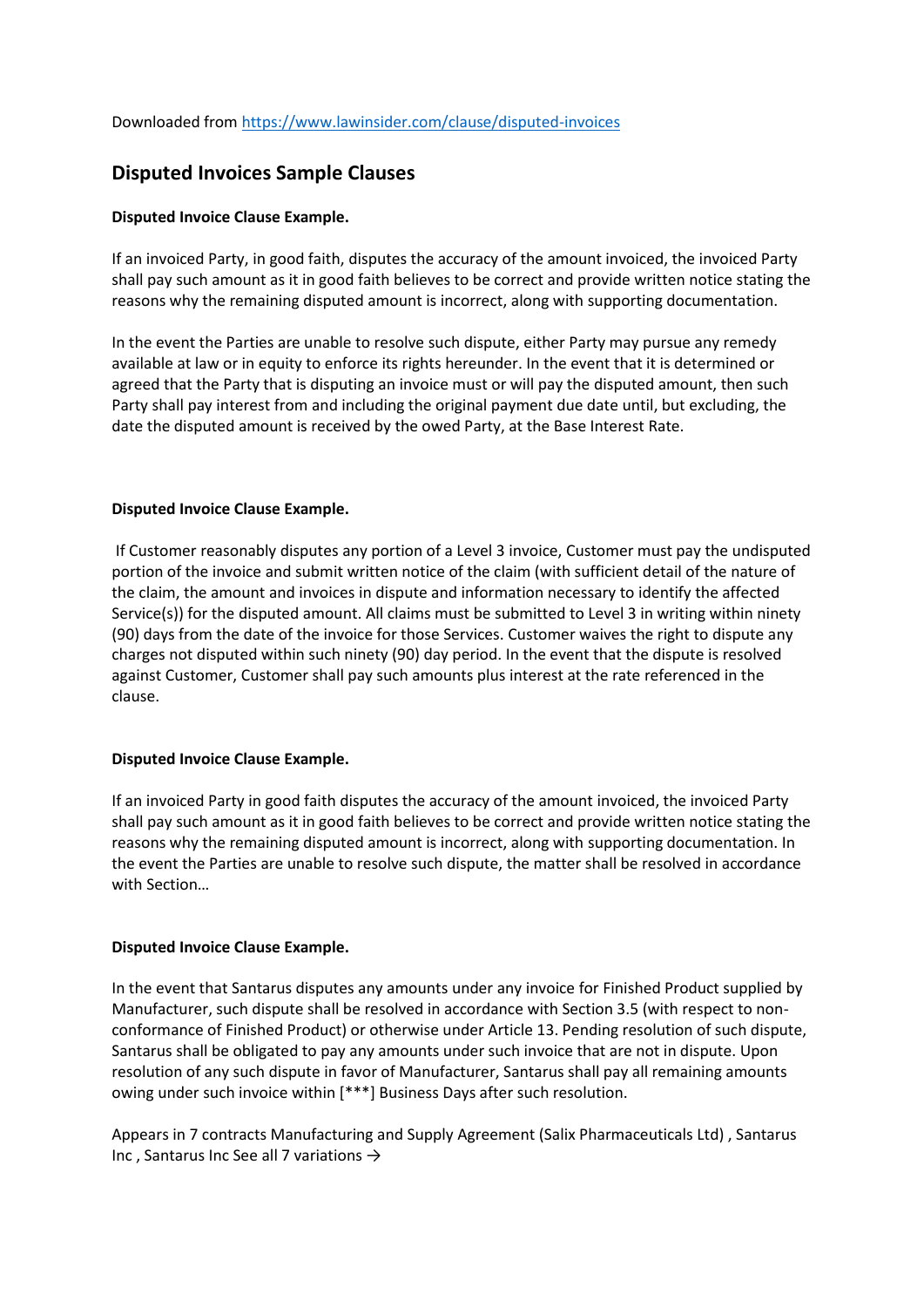## **Disputed Invoice Clause Example.**

In the event of a disputed or contested invoice, only that portion so contested may be withheld from payment, and the undisputed portion will be paid. Appears in 5 contracts Standard Form of Agreement (Ethanol Grain Processors, LLC) , Professional Services Agreement (Biogold Fuels CORP) , Standard Form of Agreement (Ozark Ethanol Llc) See all 5 variations →

## **Disputed Invoice Clause Example.**

If a Kin Yat invoice does not meet the invoicing requirements of this Agreement, or iRobot in good faith disputes any invoiced charges, iRobot will notify Kin Yat of the disputed items in writing on or before the payment due date and may withhold payment of the disputed charges pending resolution of the dispute. Portions of this Exhibit were omitted and have been filed separately with the Secretary of the Commission pursuant to the Company's application requesting confidential treatment under Rule 24b-2 of the Exchange Act - [\*\*\*] denotes omissions.

Appears in 4 contracts Manufacturing Services Agreement (Irobot Corp) , Manufacturing Services Agreement (Irobot Corp) , Manufacturing Services Agreement (Irobot Corp) See all 4 variations  $\rightarrow$ 

## **Disputed Invoice Clause Example.**

Payments under Article 5 shall not be subject to abatement or setoff and shall be paid in full when due. If PS disputes an invoice or any part thereof, it nevertheless shall pay the invoice in full but may dispute the invoice, but only if Notice of such dispute is provided to Exelon within 90 days of the date of the invoice.

Appears in 4 contracts Contract (Exelon Corp) , Contract (Public Service Enterprise Group Inc) , Contract (Exelon Corp) See all 4 variations →

## **Disputed Invoice Clause Example.**

Keystone shall pay the full amount of each invoice except for disputed amounts. Subject to Section 18.2, Keystone shall not be obligated to pay any portion of an invoice which it, in good faith, believes is in dispute. In such case, on or before that payment is due, Keystone shall notify Seller in writing of its reasons for disputing an invoice amount, or its reason for believing such portion of an invoice to be in dispute. If Keystone is determined to be in error regarding a disputed amount, Keystone shall pay such withheld amount immediately upon such determination, together with interest at the rate specified in Section 9.2.

Appears in 4 contracts Coal Supply Agreement (International Coal Group, Inc.) , Coal Supply Agreement (International Coal Group, Inc.) , Coal Supply Agreement (International Coal Group, Inc.) See all 4 variations  $\rightarrow$ 

## **Disputed Invoice Clause Example.**

If Customer reasonably disputes any portion of a CyrusOne invoice, Customer must pay the undisputed portion of the invoice in accordance with the terms and conditions of this Agreement